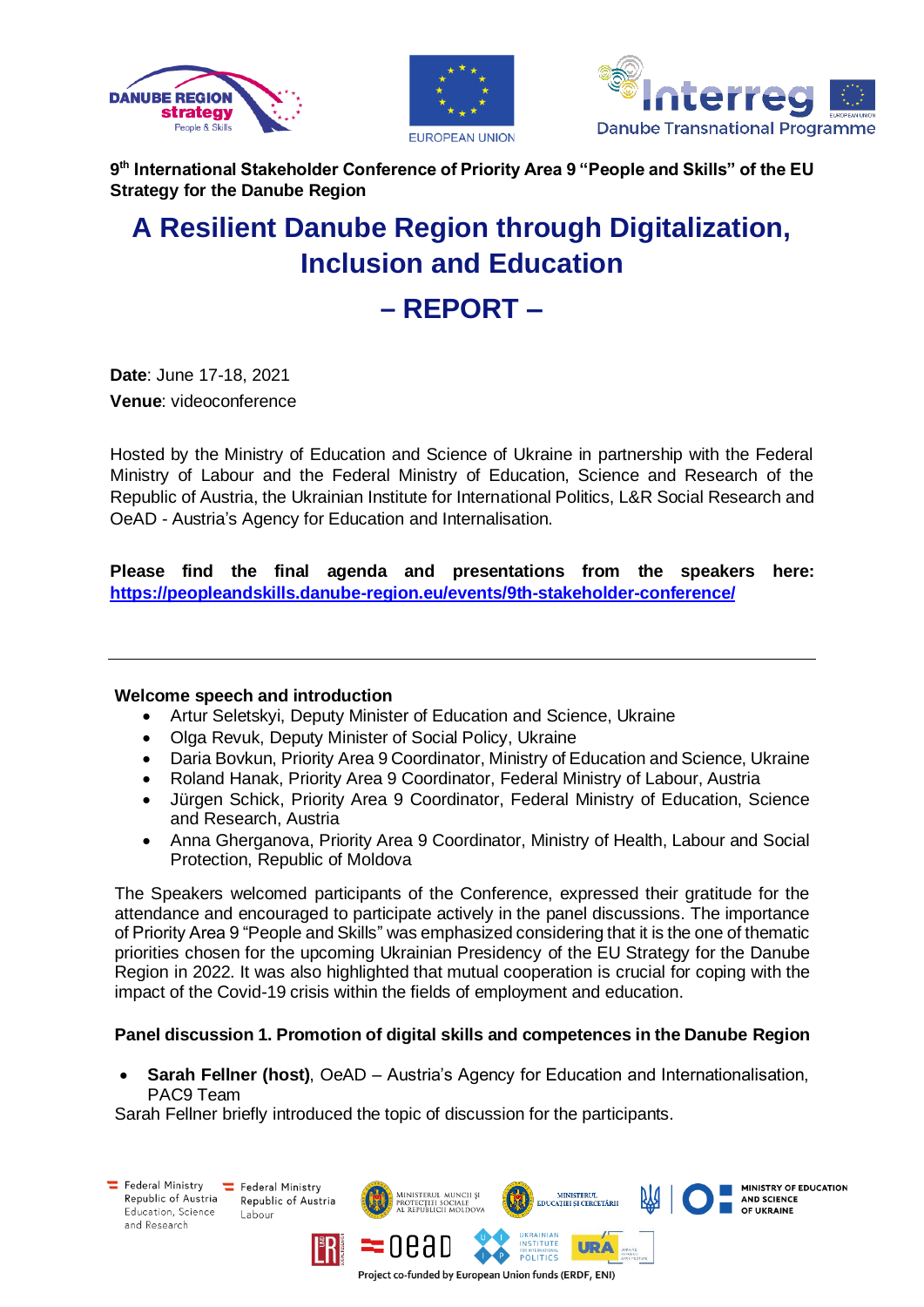





• **Esa Kokkonen**, Policy Area Coordinator, EU Strategy for the Baltic Sea Region (EUSBSR) - Policy Area Innovation

Esa Kokkonen introduced the new EUSBSR Action Plan and pointed out the key issues reflected therein. In particular, the revised Action Plan is aimed at embedding EUSBSR into the EU policies & funding, promoting climate & neighbourhood cooperation (linking as well the non-EU countries), and setting up the Baltic Sea Strategic Point to provide administrative and technical support. It was also stated that the EUSBSR priority areas were intended to be more connected to the UN Sustainable Development Goals.

He referred to the main topic of the Priority Area Innovation, notably – digitalization and digital transformation. In this case, the emerging digital technologies are recognized as the key tools to tackle societal challenges, facilitate new businesses, innovations, services and to develop BSR innovation and startup ecosystems. In the context of the Covid-19 pandemic, digital literacy, development of digital infrastructure, and introduction of digital facilities were outlined as the priority topics. As an example, Esa Kokkonen referred to a project launched in the sphere of education, primarily aimed at digital development of the school system, providing distance learning systems and electronic learning materials.

In the end, Esa Kokkonen announced that the EUSBSR is open for cooperation with the EUSDR with a view to develop various joint projects, notably in the spheres of education and digitalization.

• **Roksolana Shvadchak**, Acting Director-General on Digitalization in the Ministry of Education and Science of Ukraine

Roksolana Shvadchak acquainted the participants of the Conference with the national projects in the sphere of digitalization in education and science. She referred to the draft concept of the Ukrainian Strategy for digital transformation of education and science, which is primarily focused on modernization of the digital education environment, development of digital literacy of educators and scientists, providing of modern education content, as well as the transparency and efficiency of electronic processes and services, gathering digital data and analytics for qualitative policy making. There were introduced a range of measures for digital transformation in Ukraine. As an example, Roksolana Shvadchak named the introduction of Ukrainian School Online (a web-platform for distance learning) and E-Register for schools. She also mentioned the launching of trainings aimed at development of digital literacy of teachers and financing of digital facilities such as multimedia and computer equipment for universities and schools.

• **Danijela Šćepanović**, Education Policy Analyst, Ministry of Education, Science and Technological Development, Serbia

Danijela Šćepanović referred to the Serbian Education Strategy 2030, which directly addresses the sphere of digital education. Notably, there was drafted the Digital Education Action Plan on the basis of the findings of stakeholder consultations related to the topic of the current status of digital education in Serbia. In particular, it was established that the education institutions which had previously invested in their digital capacity before the Covid-19 outbreak, were better prepared for online learning process. There were also discussed the problems which arose as a result of the introduction of digital learning, such as the deepening of socio-economic inequalities and creation of new digital gaps, as well as problems with mental health. Based on recent research Danijela Šćepanović also confirmed that there are no problems with digital devices for online learning in Serbia. Thus, most students and teachers have access to the Internet as well as to digital devices for online learning. Moreover, teachers and students in need have the opportunity to borrow digital devices from schools. But, in any case, shifting traditional educational processes into online space still remains a challenge.

 $E$  Federal Ministry Republic of Austria Education, Science and Research

Federal Ministry Republic of Austria Labour

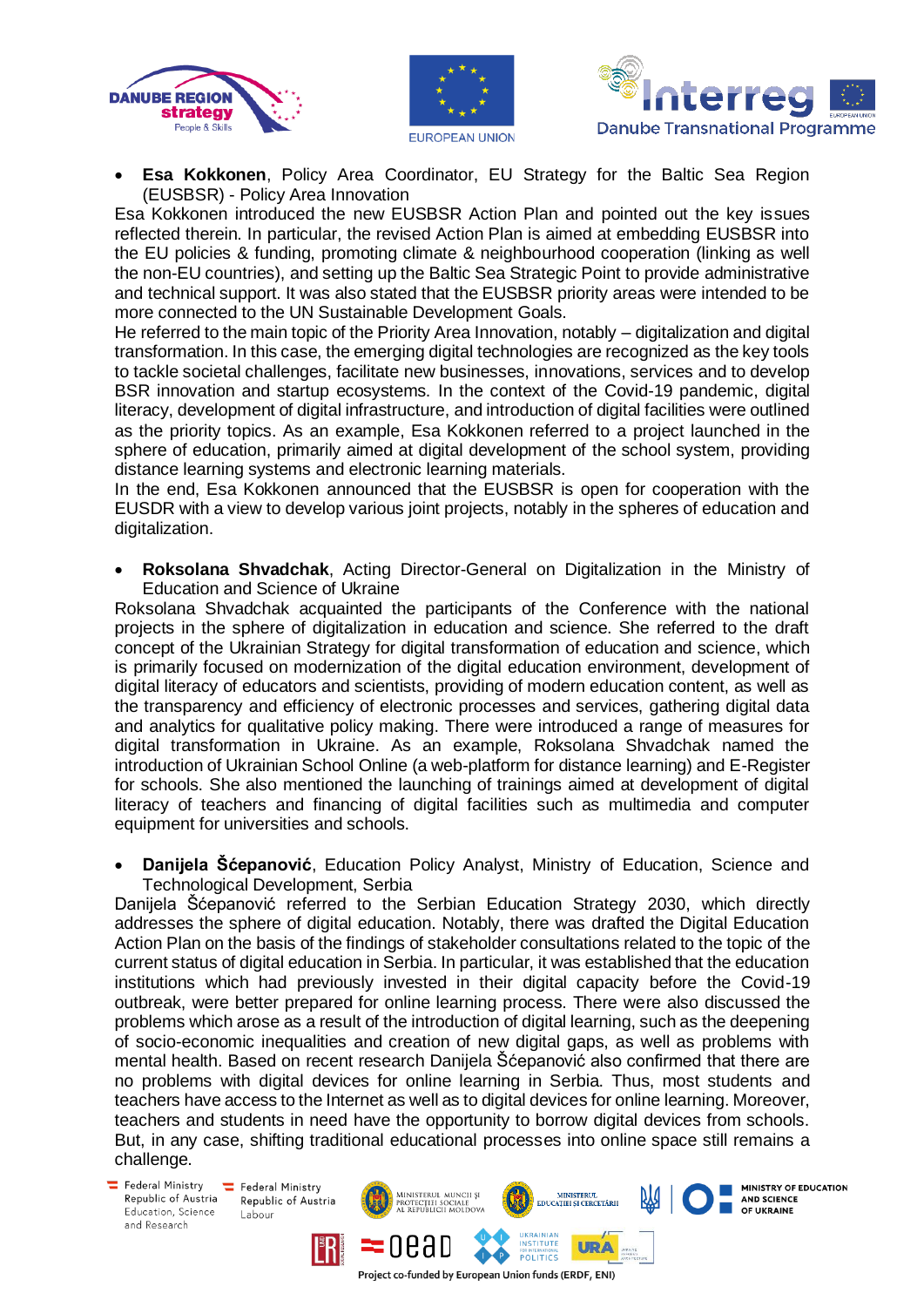





MINISTRY OF EDUCATION

AND SCIENCE

OF UKRAINE

• **Martina Chvatalova**, Digital & Media Competence for Students and Teachers Martina Chvatalova presented the project DigiMe realized jointly by Austria and the Czech Republic. The main goal of the project is to sustainably improve digital education in Austria and the Czech Republic, as well as to develop teachers` and pupils` digital skills and to prepare them for the digital future.

The project consists of 3 work packages:

- 1. Digital education for pupils
- 2. E-learning and workshops for teachers
- 3. Sustainable networking of schools of Austria and the Czech Republic

The project also encompasses the creation of an e-learning platform which will contain video tutorials, teacher`s materials, worksheets & workshop handouts and the timeline with the project activities.

#### **Discussion**

Sarah Fellner suggested to discuss the biggest challenges for implementation of digitalization strategies in the countries concerned.

Danijela Šćepanović highlighted the difficulties with catching up with the new IT-innovations, so that people cannot learn so fast to use and deal with the new IT and AI innovations. She also noticed that the new technologies are mostly high priced, so they may be unaffordable.

# **Panel discussion 2. Equal opportunities and inclusion in the Danube region**

• **Jörg Mirtl (host),** L&R Social Research, PAC9 Team

Jörg Mirtl introduced the agenda and speakers of Panel discussion 2.

• **Natalja Bovkun**, State Expert in the Ministry of Social Policy of Ukraine

Natalja Bovkun described the current situation with the employment opportunities for persons with disabilities (PWDs) in Ukraine. She told about the employment standard of PWDs, notably about the benefits and compensations for employers who adhere the fixed quota of job places for PWDs, as well as the administrative and economic penalties for those who do not adhere the quota. She also referred to the main barriers faced by PWDs in the labor market such as unequal opportunities, absence of barrier-free access to the workplace and of opportunities for training, development and promotion of PWDs.

Having analyzed the existing problems as well as the EU experience of introduction PWDs to the labor market, the Ukrainian government is currently preparing the draft law which is aimed to face the main challenges and to regulate employment relations between an employer and a person with a disability to serve the interests of both sides.

• **Claudia Singer,** Priority Area 10 Coordinator "Institutional capacity" of the EUSDR Claudia Singer addressed the issue of social inclusion through the prospective of the Priority Area 10 "Institutional Capacity & Cooperation". Notably, she emphasized that social inclusion depends on the ability of public authorities to apply inclusive decision-making processes. Further, she discussed 3 key dimensions of PA 10 – values, methods and governments with respect to social inclusion issue. In this regard, values such as transparency, openness and accountability were analysed. Claudia Singer insisted on the importance of tight and open communication of the government institutions with beneficiaries, citizens, representatives of civil society organizations, etc. It is also important to find out the methods which help to introduce and maintain the mentioned values. The main methods are collecting, exchanging and incorporating information which will be helpful to launch further the decision-making

Federal Ministry Republic of Austria Education, Science and Research

E Federal Ministry Republic of Austria Labour

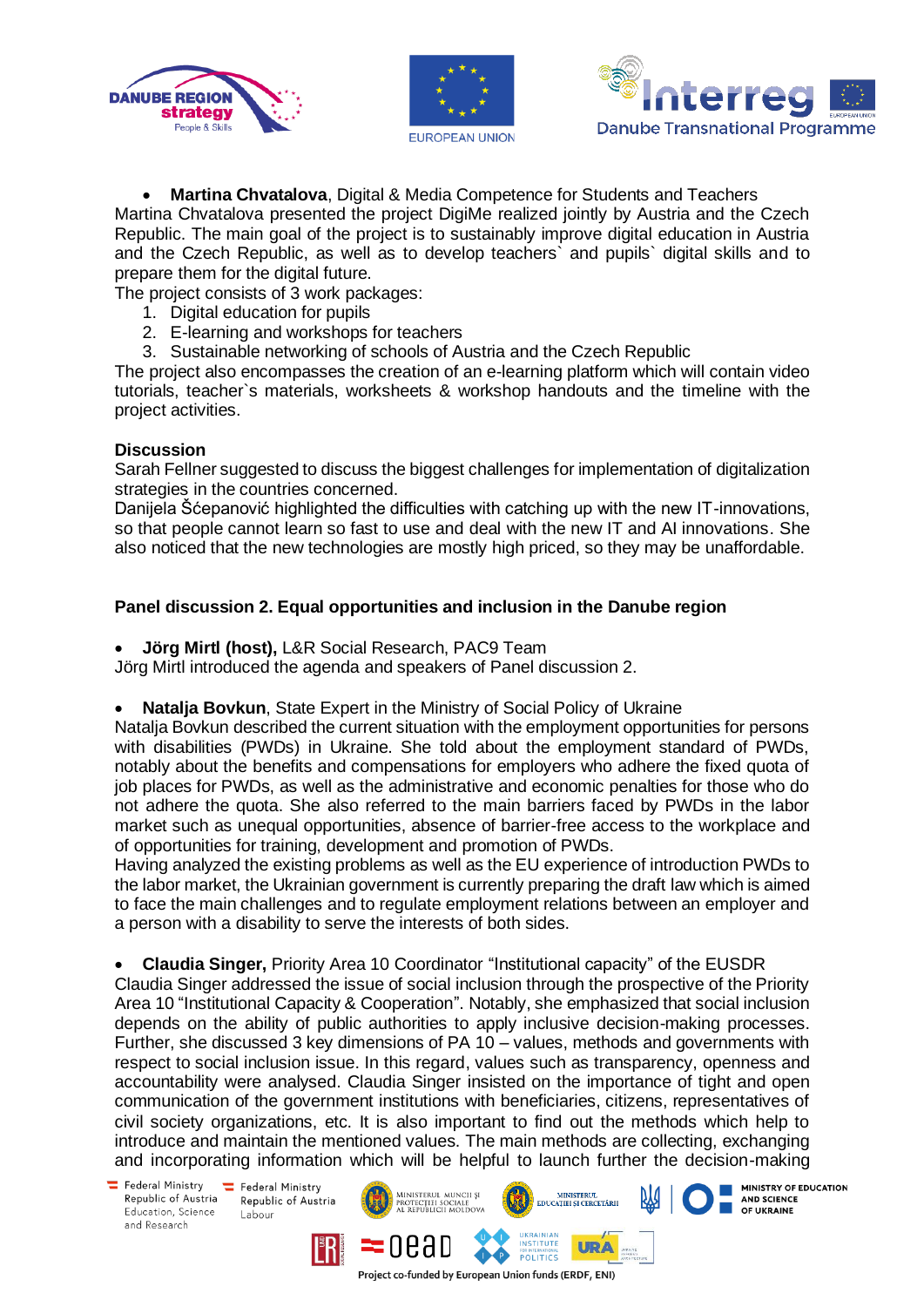





MINISTRY OF EDUCATION

**AND SCIENCE** 

OF UKRAINE

processes. Finally, Claudia Singer referred to the governments issue and stated that the policy-making processes should result in respective policy outcomes which should address the needs of society.

Claudia Singer also briefly outlined two of the current priorities of PA 10, in particular the involving of young people and youth organizations in policy-making processes and development of the Danube region in general, and Roma inclusion to the operation of the Danube Strategy.

• **Mykhailo Dankanych**, Virtual Reality Unites Carpathians: Interactive School Laboratories

Mykhailo Dankanych presented the cross-border programme "Virtual Reality Unites Carpathians: Interactive School Laboratories" which is jointly realized by Romania and Ukraine. The programme was launched in response to the low rates of education levels of pupils from the schools in Zakarpattya. This is a pilot project which currently encompasses 2 schools in Romania and 2 schools in Ukraine in the Carpathian region, and represents the following initiatives:

- 1. Introduction of Scratch learning in schools
- 2. Introduction of VR units as a tool of educational process

Both initiatives are aimed to diversify the educational process and to motivate pupils to visit schools and to be active during lessons.

As a result of the realization of the named project, it will be possible to analyze the impact of VR technologies implementation on the educational process. In case of a positive impact, this initiative can be further spread to other schools in the region.

• **Paul Downes,** Director of the Educational Disadvantage Centre, Dublin City University Professor Paul Downes described six steps aimed at the promotion of inclusive systems for early school leaving prevention, in particular:

Step 1. Promote positive school and class climate: beyond authoritarian teaching which based on fear and anger

Step 2. Bridging health and education to address trauma and complex mental health needs

Step 3. School bullying – which remains to be a greater factor for early school leaving than poverty or poor academic performance

Step 4. Alternatives to strategies of suspension/expulsion through multidisciplinary teams Step 5. Public health model of differentiated strategies in place – for meeting individual needs at different levels of need/risk

Step 6. A holistic curricular focus on social and emotional education.

Paul Downes also referred to the topic of how the COVID-19 pandemic affects early school leaving. He noted that there is a very big fear that early school leaving is going to increase because of motivational aspects, loneliness, as well as domestic violence and conflicts during lockdowns.

#### **Concluding remarks**

The moderators of both panels thanked the participants for the fruitful discussion. It was noticed that the topics of the panels were closely interrelated since nowadays social inclusion and education opportunities are tightly connected with the digitalization process. Jörg Mirtl and Sarah Fellner expressed their anticipation of further beneficial cooperation of all parties concerned. It was stated as well that the countries can manage to build up a resilient Danube Region by sharing experience and working together.

**ISTERUL MUNCII SI** 

oead

MINISTERUL<br>EDUCAȚIEI ȘI CERCETĂRI

**URA** 

**INSTITUTE** 

**POLITICS** 

Project co-funded by European Union funds (ERDF, ENI)

Federal Ministry Republic of Austria Education, Science and Research

Federal Ministry Republic of Austria Labour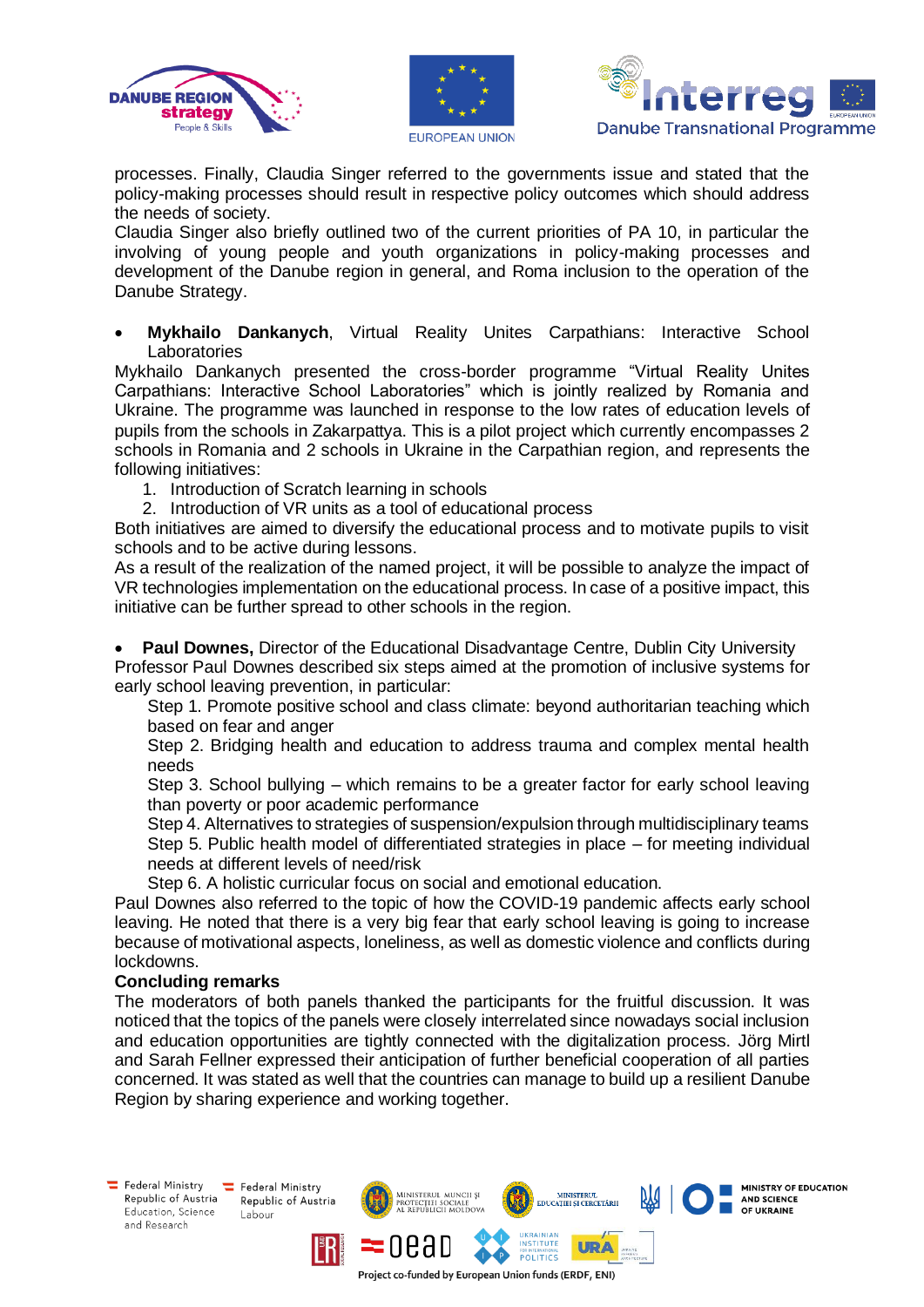





### **Panel discussion 3. Enhancing cooperation between vocational education and training and labour market in the Danube region**

# • **Gennadiy Rusanov (moderator),** Deputy Team Leader PL/EU4Skills

Gennadiy Rusanov greeted the participants of the conference and announced the agenda of the Panel discussion 3.

• **Iryna Shumick,** Director-General on Vocational Education and Training in the Ministry of Education and Science of Ukraine

Iryna Shumick described the VET system in Ukraine. It was highlighted that VET is an independent section of the Ukrainian education system, which provides a possibility to get knowledge and skills in a certain profession. She also emphasized the importance of support provided by the international partners of Ukraine in the sphere of VET, for instance, within such projects as the EUSDR, EU4Skills Programme: better skills for modern Ukraine, International Labour Organization "Inclusive Labour Market for Job Creation in Ukraine", USAID Project "Economic Resilience Activity for the Eastern Ukraine". Referring to the EUSDR initiative, Iryna Shumick defined 2 areas of interest for the further development of the VET system in Ukraine, notably: Labour Market and Social Policy, Education and VET; and described the expected ways of future cooperation.

She also stated the particular interest of Ukraine in the development of international mobility and told about the steps which have already been made towards the mobility of VET and recognition of professional qualifications obtained abroad.

# • **Natalya Vasylenko,** State Expert in the Ministry of Economy of Ukraine

Natalya Vasylenko stated that the economic crisis caused by the COVID-19 pandemic had a negative impact on the employment rate and Ukrainian labour market as a whole. In particular, such spheres as hospitality, entertainment and service industries were heavily affected by the pandemic restrictions, which has led to a significant reduction of employed people. The government is currently working on enhancing interconnection between education and labour sectors, notably through the improvement of the national qualification system and introduction of a lifelong learning system. She also referred to the measures taken by the State Employment Service of Ukraine towards the development of vocational education. As an example, the State Employment Service provides vocational education trainings for registered unemployed people on the basis of particular VET centers. It was also mentioned that the State Employment Service developed an education portal which contains examples of CVs, guidance on interview skills, various educational courses, as well as vocational orientation tests so a person concerned may define his/her professional orientation and check his/her existing skills.

• **Dmytro Vterkovsky**, Director-General, SE "Production Association "Carpathians"

Dmytro Vterkovsky told the audience about SE "Production Association "Carpathians", its working environment, the process of staff learning and training. He emphasized that one of the main priorities for the enterprise is to ensure and maintain adequate working and leisure conditions for its employees. The enterprise actively cooperates with the vocational training institutions in the Ivano-Frankivsk region, as well as the National Technical University of Oil and Gas, Precarpathian National University, Burshtyn Energy College and other educational institutions, and undertakes efforts to employ their graduates. There was established a training center where technologists and engineers, who are already employed on the enterprises, provide payable trainings for interns during 3-4 months, so the interns may immediately start working after successful completion of training.

Federal Ministry Republic of Austria Education, Science and Research

Federal Ministry Republic of Austria Labour

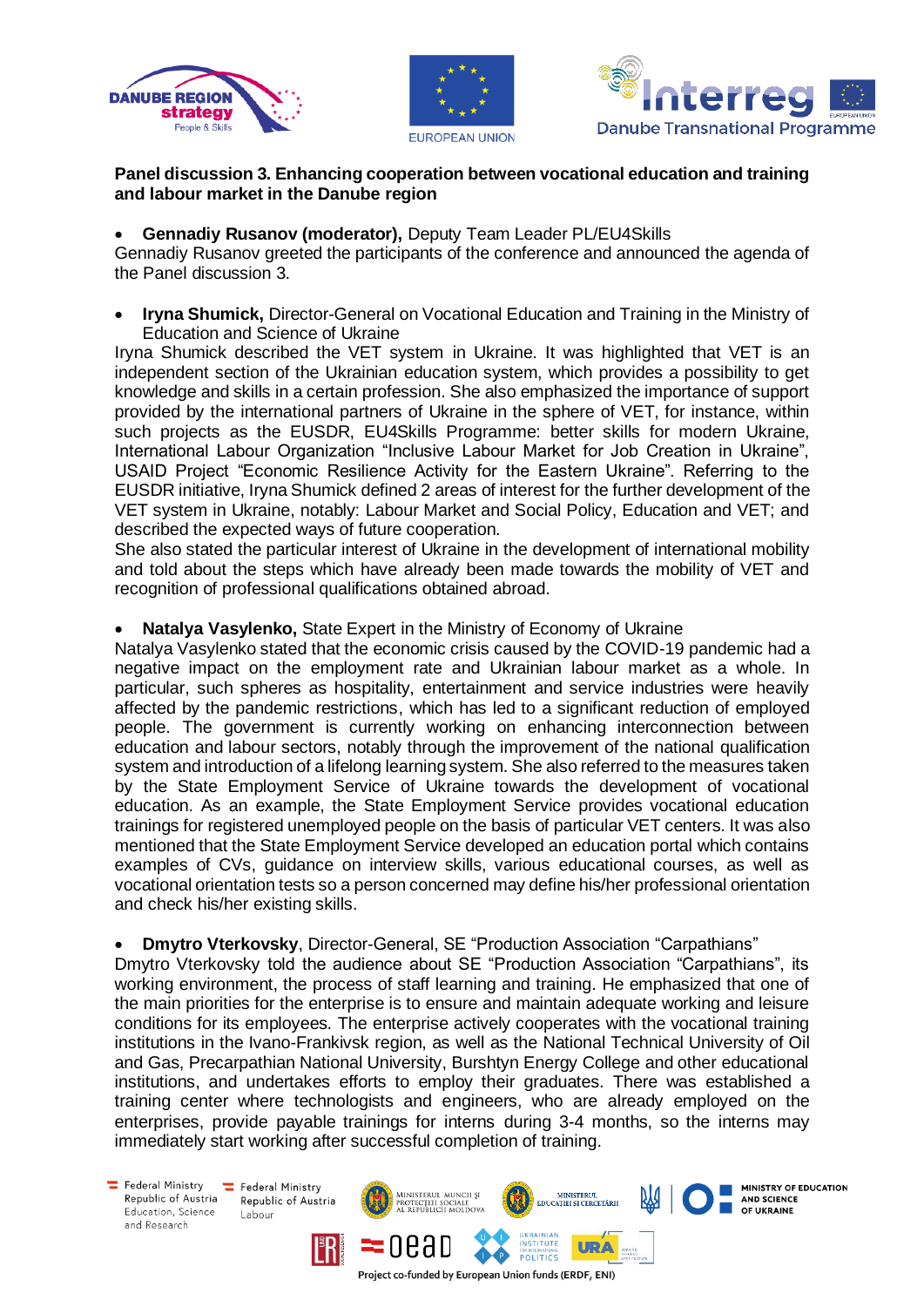





• **Silviu Gincu**, Head of Department for technical professional education, Ministry of Education, Culture and Research, Republic of Moldova

Silviu Gincu described the economic profile of Moldova, its main pillars (service, industry and agricultural sectors) and the existing challenges related to the demography. He also presented the VET system established in the Republic of Moldova, told about institutions and government bodies involved, and named the dual VET as a main priority in this sector. Further he referred to the particular measures taken within the digitalization policy and introduction of social education in the VET system. Finally, there were highlighted the main priorities in developing the VET system for the period of 2021-2022, in particular:

- bringing the VET system in line with the requirements of the labour market;
- increasing the attractiveness of and facilitating access to the VET system;
- modernizing VET infrastructure;
- digitalizing the VET system;
- ensuring the capacity building of VET institutions.
- **Georgios Zisimos**, Head of Policy Advice and EU Programming Unit, European Training Foundation (ETF)

Georgios Zisimos presented the main points of the ETF Strategy 2027 which are connected to the PA9 of the Danube Strategy. Notably, he referred to the key issues of the Single Programing Document (SPD) Work Programme 2021, which are:

- skills demand analysis;
- sustainability, inclusion and resilience through active labour market policies and the skill dimensions of labour mobility;
- modernization of qualification systems;
- vocational excellence provision models;
- innovative teaching and working;
- engaging enterprises in skills development;
- lifelong learning policies;
- quality assurance and governance mechanisms.

# **Panel discussion 4. Financial instruments to support implementation of PA9 EUSDR**

• **Nadija Afanasieva (moderator),** Director of the Ukrainian Institute for International Politics Nadija Afanasieva greeted the participants of the conference and introduced the main topics of the Panel discussion 4. She also encouraged the active participation and discussion during the session.

• **Henk Visser,** Programme Coordinator, Employment and Social Innovation (EaSI) Programme

Henk Visser told about the background of the EaSI Programme 2014-2020 and smoothly shifted to the description of the EaSI strand under ESF+ for the period of 2021-2027. Besides the EaSI, ESF+ also combines the experiences of the previous ESF, the Youth Employment Initiative and Fund for European Aid to the Most Deprived. Its general objectives directly correlate with the European Pillar of Social Rights and encompass the aim of high employment levels, fair social protection, skilled and resilient workforce ready for the future world of work, inclusive and cohesive societies aiming to eradicating poverty. The ESF+ recognizes the following horizontal principles: gender equality, equal opportunities, non-discrimination. At the same time, EaSI strand will specifically focus on employment, skills, social protection, social

inclusion and working conditions.<br>  $\overline{=}$  Federal Ministry  $\overline{=}$  Federal Ministry

Republic of Austria Education, Science and Research

Republic of Austria Labour